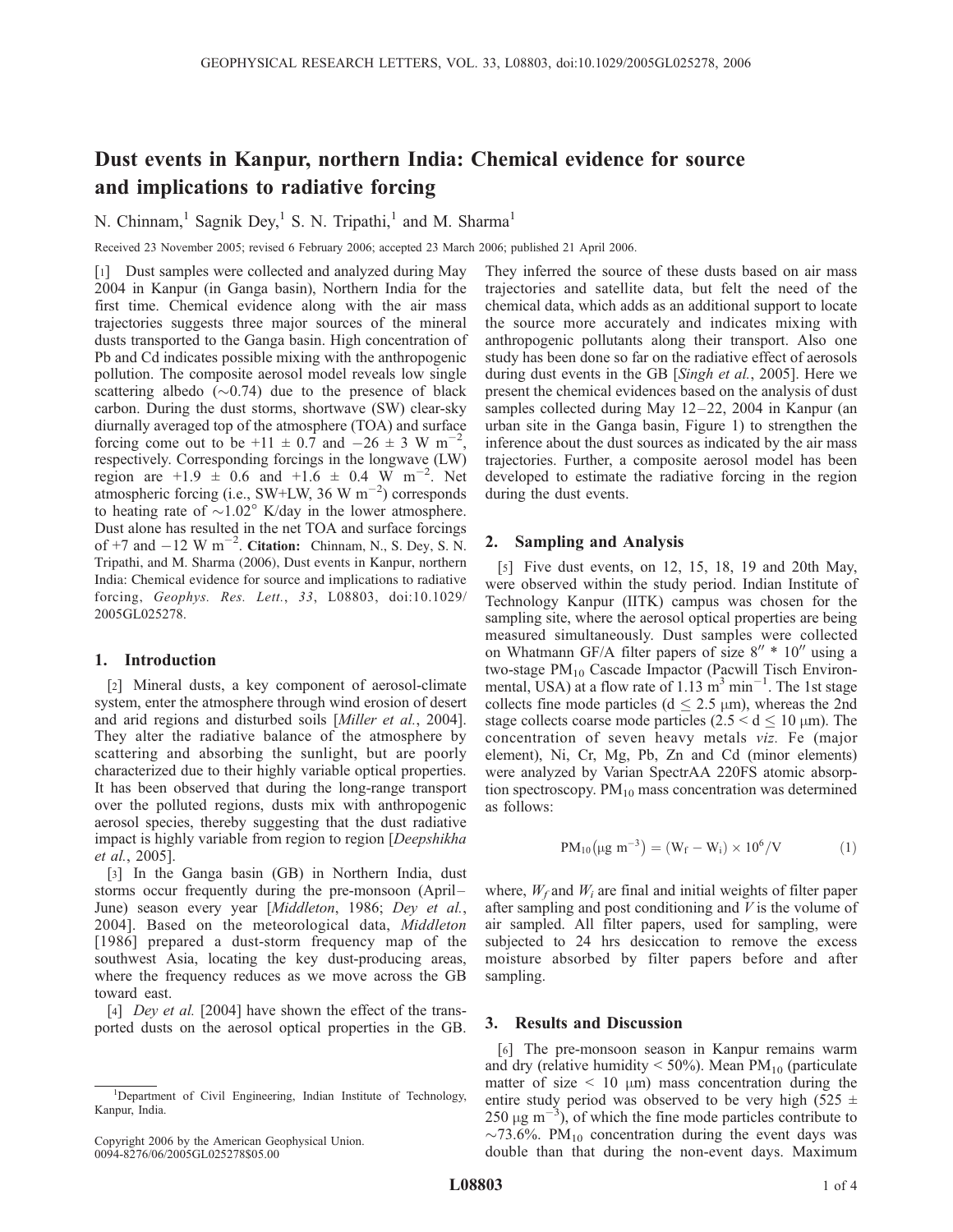

Figure 1. Air mass backward trajectory cluster during the study period originated at 2000 m altitude in Kanpur to illustrate the long-range transport.  $(A)$ ,  $(B)$  and  $(C)$  mark the major pathways (for details see text). The solid boxes mark the major dust source areas in southwest Asia. The star shows the location of Kanpur (study area) within the GB (the area marked as 1). Locations 2, 3, 4, 5, 6 and 7 represent, respectively, Thar Desert in Rajasthan, India, coast of Oman, coast of Persian Gulf, Tigris and Euphrates basin in Iraq, basins in Pakistan and Afghanistan and basins in Iran.

increase in  $PM_{10}$  concentration occurred on May 12, when it crossed  $1000 \mu g \text{ m}^{-3}$ .

# 3.1. Aerosol Chemical Composition During the Dust Events

[7] The mass concentrations of the metals during the study period in fine and coarse mode are illustrated in Figure 2. Zn and Pb concentration is higher in 1st stage (mean values of 0.57 and 1.09  $\mu$ g m<sup>-3</sup>) compared to 2nd stage (mean values of 0.08 and 0.26  $\mu$ g m<sup>-3</sup>). Cd  $(1 \text{ ng m}^{-3})$  was almost absent in 2nd stage. The mean concentrations of the rest four metals Fe, Cr, Mg and Ni are higher in 2nd stage (6.05, 1.69, 4.19, 0.96  $\mu$ g m<sup>-3</sup> respectively)<sub>2</sub> compared to 1st stage  $(3.59, 0.015, 0.39, 0.015)$  $0.013 \mu g$  m<sup>-3</sup> respectively), indicating their crustal origin.

[8] The average concentrations of each metal in both stages during the dust and non-dust event days are summarized in Table 1. Fe, Cr, Ni, Mg and Zn concentration substantially increased (more than 25%) during the event days, whereas total concentration of Pb and Cd decreased. Fe, Mg, Cr and Ni concentrations were highest during May 20 event and Zn concentration during May 12 event. Though Zn concentration increased during all dust storms except the 18th May event, such high concentration, mainly in fine mode, and presence of Pb and Cd, mostly in fine mode indicate anthropogenic sources. The possible source for Cd is household-waste combustion, fossil-fuel burning and refinery and that for Pb includes leaded gasoline, fuel combustion, industrial processes and solid waste combustion [Banerjee, 2003]. Pb in coarse mode was probably emitted from the mining activities. Higher concentration of Cd and Pb during the non-event days suggests that possibly, they are emitted within the basin and get mixed with the dusts during the transport over the polluted areas. The correlation matrices both in fine and coarse mode for

the heavy metals are shown in Table 2. Better correlation was found between the crustal elements at the coarse mode during the event days indicating their common origin.

### 3.2. Provenance and Role of Transport

[9] 10 days backward trajectories of the air mass were computed for every 6 hour during the observational period at 2 km (near boundary layer height) altitude (Figure 1), from final run data archive of GDAS model using the NOAA Air Resource Laboratory (ARL) Hybrid Single-Particle Lagrangian Integrated Trajectory (HYSPLIT) program to study the source of the air masses and the role of long-range transport in the observed variation in chemical composition. The trajectory cluster displays mainly three sources, the southwest Asian basins (A), northeast Africa and Oman (B) and southern peninsula of India (C). The first group got sub-divided along the path, one crossing the Oman region and the other crossing the Afghanistan-Pakistan basins before entering the GB. In case of all events (except 18th May), air masses crossed the Thar Desert region close to the surface. The observed large enhancement in Zn concentration in fine mode during the event days was probably due to the contribution from the mining activities in Rajasthan and coal and fuel combustion, waste disposal, incineration in the surrounding regions. Pease et al. [1998] had also found Zn enrichment in the dust samples, collected in the eastern Arabian Sea during the winter time and inferred the Rajasthan region as the major source for anthropogenic Zn pollution. On 18th May, when the air mass path did not cross the mining area, Zn concentration was low  $(66.4 \text{ ng m}^{-3})$ .

[10] Chemical data also supports that Oman is a major source for the dusts, as Cr concentration on event days was found 5 times higher than in the samples on non-dust event days. The major dust-producing areas in Oman include the alluvial/fluvial complexes at the foot of the Al-Hajar Mountains in Northern Oman, the Wahiba sand sea and the coastal lowlands [Prospero et al., 2002]. The Hajar



Figure 2. Daily variations of the mass concentration of the metals in the 1st stage (fine) and 2nd stage (coarse mode) of Cascade  $PM_{10}$  sampler during the study period. Note that the scale in Y-axis is different in each part of the figure.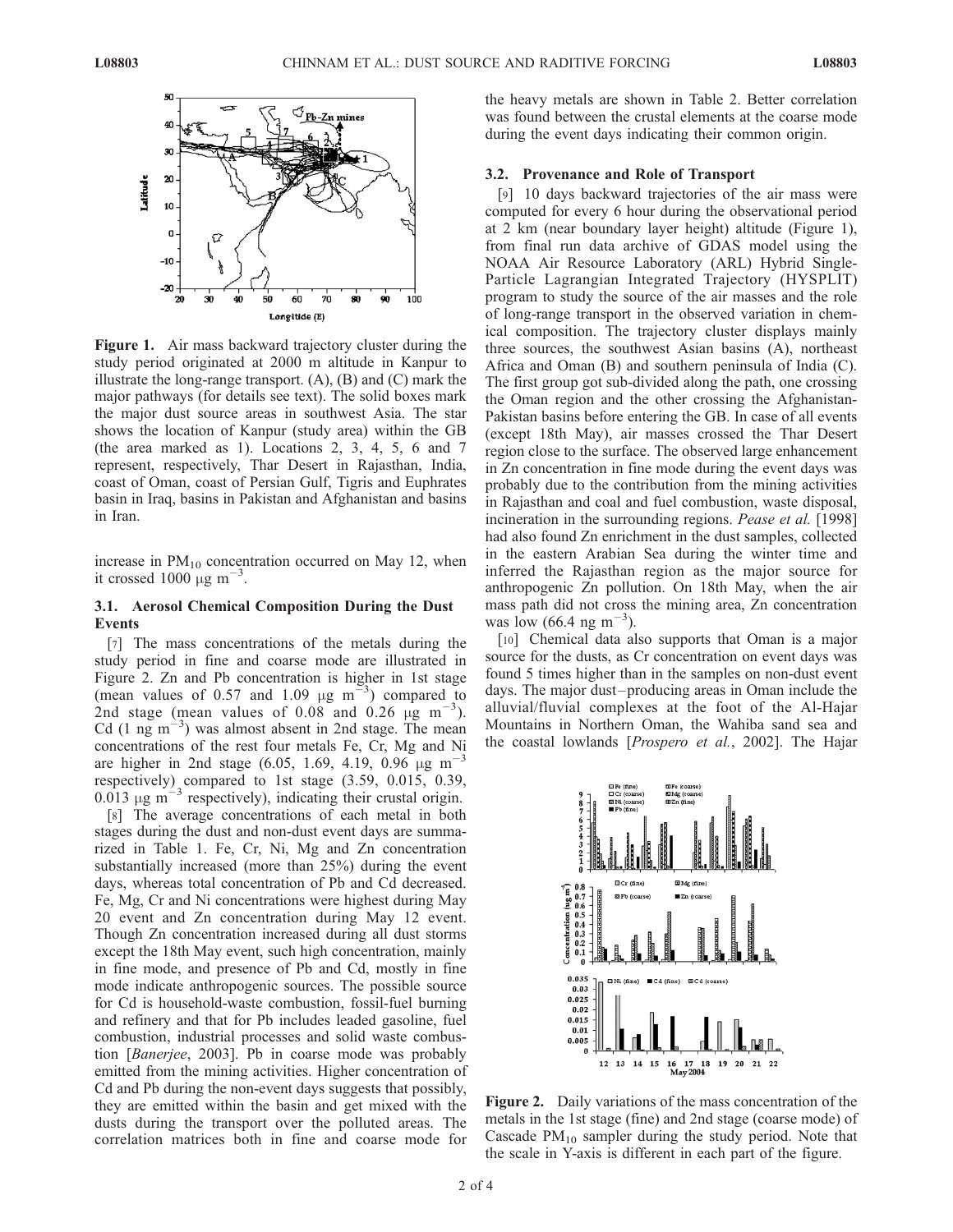|          | Fе        |              | Μg        |            | Ζn         |           |               |
|----------|-----------|--------------|-----------|------------|------------|-----------|---------------|
| Dust     | 4.74(2.3) | 0.02(0.01)   | 0.52(0.2) | 0.02(0.01) | 1.09(1.7)  | 0.51(0.3) | 0.008(0.008)  |
|          | 7.13(1.3) | 2.8(2.2)     | 4.31(1.5) | 1.34(1)    | 0.09(0.03) | 0.21(0.1) | 0.0014(0.007) |
| Non-dust | 2.44(1.7) | 0.01(0.009), | 0.26(0.1) | 0.01(0.01) | 0.14(0.1)  | 1.66(1.7) | 0.0077(0.007) |
|          | 4.97(0.9) | 0.58(0.2)    | 4.06(0.9) | 0.57(0.6)  | 0.07(0.04) | 0.31(0.3) | 0.0018(0.002) |

Table 1. Mean Concentration of Each Metal in Fine (First Row) and Coarse Mode (Second Row) During Dust and Non-Dust Days<sup>a</sup>

<sup>a</sup>Unit is  $\mu$ g m<sup>-3</sup>. The standard deviations given after each mean value within the parentheses indicate the range of variability.

Massif is primarily composed of a late Mesozoic ophiolitic complex, which is rich in mafic minerals like Fe, Cr, Mg and Ni. In particular, an average Cr enrichment of 58 times the mean crustal ratio in the fine grained terrestrial sediments of Oman has been found [*Pease et al.*, 1998]. Therefore, Cr can be used as an indicator for the aeolian dust originating from Oman region. The third possible source was probably the southwest Asian basins stretching from Pakistan to Iran, although chemically it was not possible to distinguish. During the non-event days, the origin of the dusts is soil in the surrounding regions.

### 3.3. Aerosol Radiative Forcing

[11] As we do not have the optical properties of the aerosols during the dust events, a probable aerosol composite model was established using the Optical Properties of Aerosols and Clouds (OPAC) model of Hess et al. [1998]. We have considered the urban aerosol model of OPAC (comprising of water-soluble, insoluble and black carbon, BC species), where the 'mineral dust' component was introduced. The components were adjusted until the modeled spectral aerosol optical depth (AOD) and Angstrom wavelength exponent,  $\alpha$  match with the observed data. Mean AOD (at 0.5  $\mu$ m) and  $\alpha$  during the study period were  $0.58 \pm 0.2$  and  $0.21 \pm 0.1$ , as measured by CIMEL radiometer installed in IITK under AERONET program. Average BC concentration in our model comes out to be 4.4  $\mu$ g m<sup>-3</sup>, which agrees well in the range with the estimation from AERONET measurements during May 2001 –2003 [Dey et al., 2006].

[12] The single scattering albedo (SSA) and the asymmetry parameter (g) of composite aerosol (0.55  $\mu$ m) during the event days were found to be 0.74 and 0.75. During the pre-monsoon season in Delhi, another city in the GB situated  $\sim$ 500 km northwest of Kanpur, Singh et al. [2005] have found the model derived values for SSA and 'g' to be 0.672 and 0.79. During the event days, unfortunately simultaneous measurements of the optical properties (except AOD) by AERONET are missing, ruling out direct comparison. Although model-derived SSA values for the composite aerosol during the event days are lower compared to total SSA as retrieved by AERONET, Dey et al. [2005] have pointed out that due to presence of BC in association with dust particles, SSA becomes significantly low (<0.85) at the coarse mode (dominated by dust). The AERONET retrievals of SSA are not direct as compared to the retrieval of AOD, but depend on several assumptions, which may cause some discrepancy in the absolute values. Nevertheless, both model-derived and AERONET-retrieved SSA show similar spectral pattern (increasing trend with wavelength [Dey et al., 2004]) during the observational period.

[13] The spectral AOD,  $\alpha$ , SSA and g are incorporated in Santa Barbara Discrete Ordinate Radiative Transfer (SBDART) model developed by Ricchiazzi et al. [1998] to estimate the clear-sky radiative forcing at the top of the atmosphere (TOA) and surface at shortwave (SW) and longwave (LW) regions. We have computed the TOA and surface forcing for solar zenith angle  $(SZA)$  at each  $5^\circ$ interval for the days, when spectral AOD values become available and presented as diurnal average (Figure 3). During the computation, surface albedo value of 0.3 was considered for this region, which was taken from MODIS surface albedo product (MODIS/Terra Albedo; 16-Day; level-3 Global 1 km SIN Grid). In the SW region, the TOA and surface forcing during the event days are  $+11 \pm 1$ 0.7 and  $-26 \pm 3$  W m<sup>-2</sup>. The corresponding forcings in the LW region are  $+1.9 \pm 0.6$  and  $+1.6 \pm 0.4$  W m<sup>-2</sup>. The net atmospheric absorption (36  $\pm$  4 W m<sup>-2</sup>) during the dust events corresponds to a heating rate of  $\sim$ 1.02 $\degree$  K/day. The

Table 2. Correlation Coefficient Matrix for the Elements at Fine (First Row) and Coarse Mode (Second Row) During the Event (First Value) and Non-Event (Second Value) Days

|    | Fe           | Cr           | Mg           | Ni           | Zn           | Pb           | C <sub>d</sub> |
|----|--------------|--------------|--------------|--------------|--------------|--------------|----------------|
| Fe |              |              |              |              |              |              |                |
| Cr | 0.34/0.13    |              |              |              |              |              |                |
|    | 0.95/0.64    |              |              |              |              |              |                |
| Mg | 0.67/0.93    | 0.68/0.13    |              |              |              |              |                |
|    | 0.54/0.86    | 0.6/0.51     |              |              |              |              |                |
| Ni | $0.16/-0.15$ | 0.94/0.28    | $0.44/-0.14$ |              |              |              |                |
|    | 0.94/0.05    | 0.99/0.19    | 0.63/0.01    |              |              |              |                |
| Zn | 0/0          | 0.93/0.35    | 0.39/0.01    | 0.97/0.71    |              |              |                |
|    | 0.68/0.16    | 0.47/0       | 0.11/0.4     | 0.45/0.32    |              |              |                |
| Pb | 0.13/0.35    | 0.02/0.59    | 0.15/0.48    | $-0.14/-0.2$ | 0.03/0.16    |              |                |
|    | $-0.14/0.65$ | 0.08/0.21    | $-0.1/0.9$   | $-0.07/0.15$ | $-0.22/0.61$ |              |                |
| Cd | $-0.28/0.01$ | $-0.44/0.52$ | 0.27/0       | $-0.43/0.54$ | $-0.29/0.26$ | $0.2/-0.56$  |                |
|    | 0.57/0.77    | 0.77/0.54    | 0.48/0.78    | 0.78/0       | 0.09/0.08    | $-0.05/0.68$ |                |